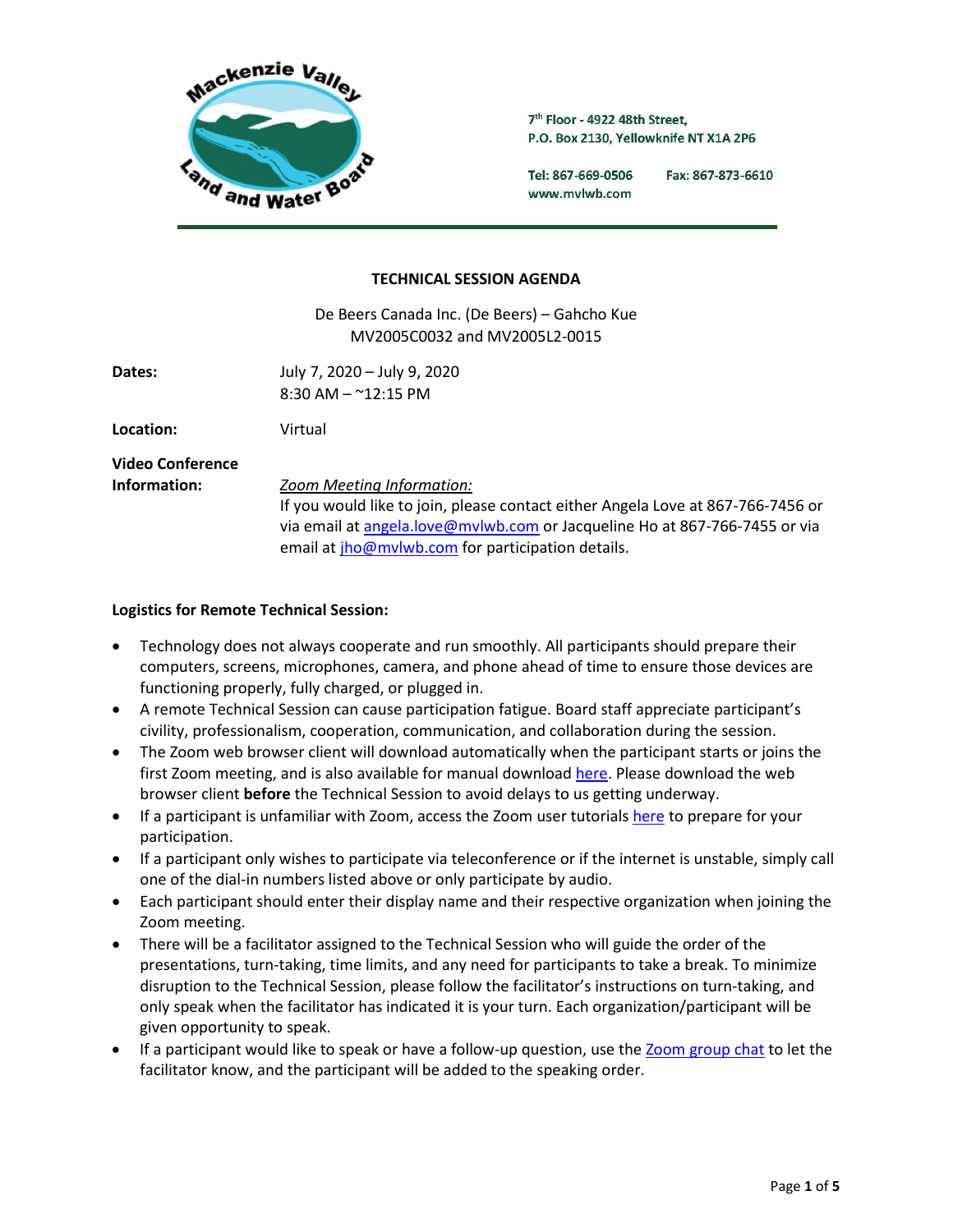- To minimize background noises and feedback, please always keep your microphone/headset muted when you are not speaking. Only **unmute** yourself when the facilitator has indicated it is your turn to speak.
- The representative of each organization is the liaison for all participants in that organization. Please ensure that you have provided the contact information of the representative of your organization to Board staff prior to the Technical Session getting underway (or to the facilitator at the start of the Technical Session if not known in advance).
- In the event of a disruption to the Technical Session or technological difficulties, Board staff will contact the representative of your organization by cell phone, text, or e-mail to communicate the contingency plan if necessary.
- If a participant is having technical difficulties, the participant should notify the representative of your organization. The representative should contact Board staff directly, or by using the chat option of Zoom, so that the Technical Session can be paused in order to resolve the technical issues.
- The Zoom meeting will be recorded to ensure the transcription is accurate.
- Please state your name and organization before you speak **each time** to ensure the session is accurately transcribed.
- [Screen Sharing](https://support.zoom.us/hc/en-us/articles/201362153-Sharing-your-screen-in-a-meeting) in Zoom can be used during presentations. Either the facilitator or the presenter can share the screen to display the material. Presenters should state the document name and page numbers to ensure all participants can follow along.
- Before the Technical Session, participants should download all the documents, such as presentations from the MVLWB Public Registry [\(MV2005L2-0015](https://mvlwb.com/registry/MV2005L2-0015) or [MV2005C0032\)](https://mvlwb.com/registry/MV2005C0032), to avoid delays to the session. This is especially important if a participant is only dialing in by phone, and not participating via video conference.
- [Breakout rooms](https://support.zoom.us/hc/en-us/articles/115005769646) in Zoom will be available during the Technical Session for each organization to chat amongst themselves if necessary. For example, if the proponent and their consultants would like to have a discussion before responding to a question, the breakout room can be used during a recess.
- **Please do not record the Technical Session or take screen captures.**

## **Purpose:**

This technical session is meant to provide a forum where parties can discuss their concerns regarding the applications directly with the proponent and its consultants. It is the Mackenzie Valley Land and Water Board's (the Board) hope that such a discussion, as facilitated by Board staff, will increase each parties' understanding of the issues as well as the perspectives of others. In our experience, technical sessions can be useful in reducing the number of outstanding issues between parties. Although it would be helpful if some issues are resolved during the session, there is no requirements to do so; Board staff will guide questions and discussions to ensure parties have sufficient information to submit evidence that the Board can use to establish eventual water licence and land use permit conditions. Discussions at the technical session may also reveal the need for further information request (IR) of the proponent or other parties. The work plan for this review process includes time for parties to fulfill information requests, if required, prior to the deadline for public hearing interventions.

Please note that the technical session is not a public hearing and Board members and their legal counsel will not be participating. It is the Board's wish that the technical session be as informal as possible in order to promote discussion. Final recommendations for the Water Licence and Land Use Permit should be made in the formal written interventions submitted to the Board prior to the public hearing.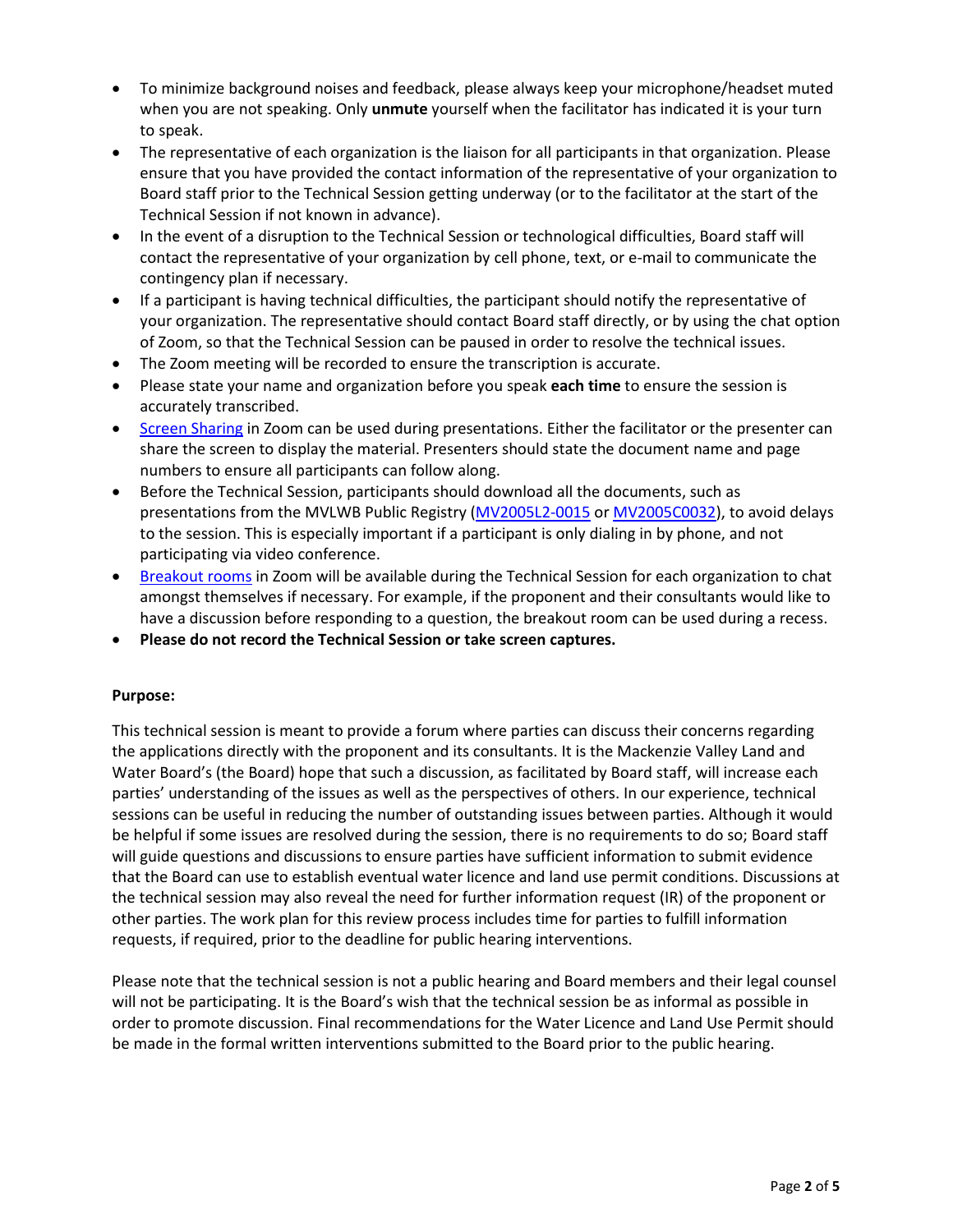## **Agenda:**

All times are approximate. De Beers will provide short introductory presentations to help initiate discussion for each topic listed below. Participants are encouraged to have questions prepared in advance for each topic and take the opportunity to follow up on issues raised in the Review Comment Table. Reference to specific items from the Review Comment Table is provided in the agenda below.

Please note that the following abbreviations are used to indicate the reviewer comments in the Review Comment Table.

| Abbreviation | <b>Reviewer</b>                               |  |
|--------------|-----------------------------------------------|--|
| <b>DFO</b>   | <b>Fisheries and Oceans Canada</b>            |  |
| <b>ECCC</b>  | Environment and Climate Change Canada         |  |
| <b>ENR</b>   | <b>GNWT Environment and Natural Resources</b> |  |
| <b>MVLWB</b> | Mackenzie Valley Land and Water Board         |  |

# Agenda for Day 1 – July 7, 2020

| <b>Time</b>                                 | <b>Topics</b>                                                  | <b>Review Comments References</b>                                   |  |
|---------------------------------------------|----------------------------------------------------------------|---------------------------------------------------------------------|--|
| $8:30 - 9:00$                               | Join Meeting via Zoom (audio and/or video)                     |                                                                     |  |
| $9:00 - 9:20$                               | Round Table Introductions and Opening Statements (Board staff) |                                                                     |  |
| $9:20 - 9:40$                               | <b>Project Description</b><br>Project Overview by De Beers     |                                                                     |  |
|                                             | <b>Water Management</b>                                        |                                                                     |  |
|                                             | De Beers Presentation (10-15 mins)                             |                                                                     |  |
| $9:40 - 12:00$<br>(Break is<br>scheduled as | <b>Operational Water</b>                                       | ECCC: ID-7, 8, 9, 10                                                |  |
|                                             | <b>Management Plan</b>                                         | ENR: ID-4, 5, 6, 11, 12, 13, 14, 20, 23, 24, 25, 26, 44,            |  |
|                                             |                                                                | 105                                                                 |  |
|                                             |                                                                | <b>MVLWB: ID-5, 6, 9, 45, 46, 47, 54, 55, 56</b>                    |  |
|                                             |                                                                | Ni Hadi Xa: ID-5, 11, 12, 16                                        |  |
|                                             | <b>Water Quality</b>                                           |                                                                     |  |
| required)                                   | De Beers Presentation (15-20 mins)                             |                                                                     |  |
|                                             | <b>Water Quality Model</b>                                     | <b>ECCC: ID-1, 2, 3</b>                                             |  |
|                                             | Report                                                         | <b>ENR</b> : ID-50, 51, 52, 53, 55, 56, 57, 58, 59, 60, 62, 63, 64, |  |
|                                             |                                                                | 65, 66, 67, 68                                                      |  |
|                                             |                                                                | MVLWB: ID-15, 18, 19, 20, 21, 22, 23, 24, 25, 26, 27,               |  |
|                                             |                                                                | 28, 29, 30, 31, 32, 33, 34                                          |  |
|                                             |                                                                | Ni Hadi Xa: ID-7, 8, 19, 21                                         |  |
| $12:00 - 12:15$                             | <b>Final Comments - Information Request</b>                    |                                                                     |  |
| 12:15                                       | <b>Meeting adjourned</b>                                       |                                                                     |  |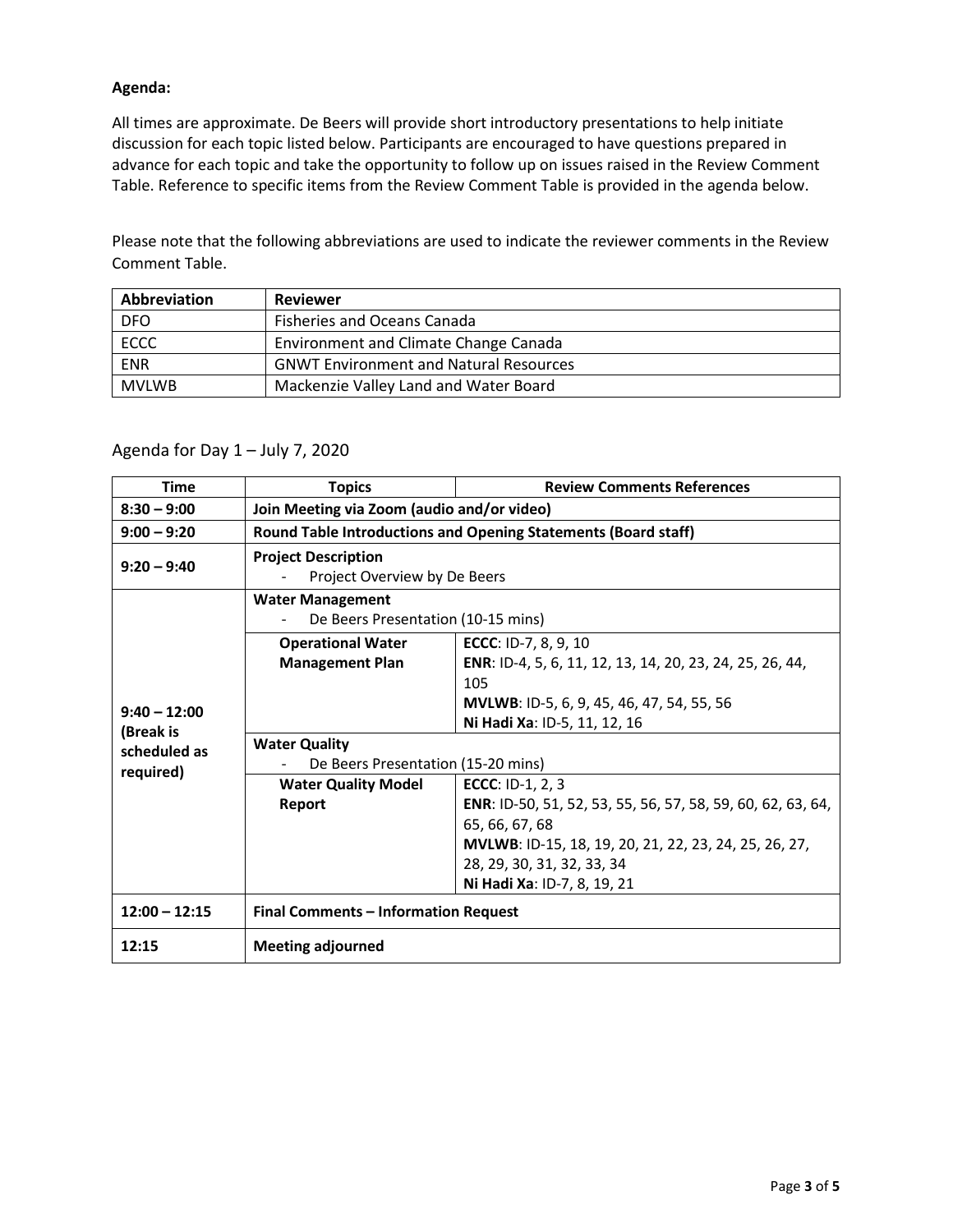Agenda for Day 2 – July 8, 2020

| Time                                        | <b>Topics</b>                                                                  | <b>Review Comments References</b>                                                                                                                                                                     |  |
|---------------------------------------------|--------------------------------------------------------------------------------|-------------------------------------------------------------------------------------------------------------------------------------------------------------------------------------------------------|--|
| $8:30 - 8:45$                               | Join Meeting via Zoom (audio and/or video)                                     |                                                                                                                                                                                                       |  |
| $8:45 - 9:00$                               | <b>Round Table Introductions and Opening Statements (Board staff)</b>          |                                                                                                                                                                                                       |  |
| $9:00 - 9:30$                               | Continuation of Discussion from Day 1 - Water Quality                          |                                                                                                                                                                                                       |  |
| $9:30 - 12:00$<br>(Break is<br>scheduled as | <b>Effluent Quality</b><br>De Beers Presentation (20-30 mins)                  |                                                                                                                                                                                                       |  |
|                                             | Topic 1:<br><b>Effluent Quality</b><br>Criteria                                | <b>ECCC: ID-4, 5, 6, 12</b><br>ENR: ID-28, 29, 30, 31, 32, 33, 34, 35, 36, 37, 38, 39,<br>40, 41, 42, 43, 44, 45, 46, 47, 48, 49, 50<br>MVLWB: ID-35, 36, 37, 38, 39, 40, 42<br>Ni Hadi Xa: ID-13, 18 |  |
| required)                                   | Topic 2:<br>Implications to<br><b>Aquatic Effects</b><br>Monitoring<br>Program | $MVLWB: ID-16$                                                                                                                                                                                        |  |
| $12:00 - 12:15$                             | Final Comments - Information Request                                           |                                                                                                                                                                                                       |  |
| 12:15                                       | <b>Meeting adjourned</b>                                                       |                                                                                                                                                                                                       |  |

Agenda for Day 3 – July 9, 2020

| <b>Time</b>                                               | <b>Topics</b>                                                                                                                                                                                      | <b>Review Comments References</b>                                                                                                                                                                        |  |
|-----------------------------------------------------------|----------------------------------------------------------------------------------------------------------------------------------------------------------------------------------------------------|----------------------------------------------------------------------------------------------------------------------------------------------------------------------------------------------------------|--|
| $8:30 - 8:45$                                             | Join Meeting via Zoom (audio and/or video)                                                                                                                                                         |                                                                                                                                                                                                          |  |
| $8:45 - 9:00$                                             | <b>Round Table Introductions and Opening Statements (Board staff)</b>                                                                                                                              |                                                                                                                                                                                                          |  |
| $9:00 - 10:00$                                            | <b>Continuation of Discussion from Day 2</b>                                                                                                                                                       |                                                                                                                                                                                                          |  |
| $10:00 - 11:00$<br>(Break is<br>scheduled as<br>required) | <b>Management Plans</b><br>De Beers Presentation (10-15 mins)                                                                                                                                      |                                                                                                                                                                                                          |  |
|                                                           | Topic 1:<br>Processed<br>Kimberlite and Mine<br>Rock Management<br>Plan<br>Topic 2:<br><b>Final Detailed</b><br><b>Construction Plan -</b><br>Coarse Processed<br>Kimberlite and Mine<br>Rock Plan | <b>ECCC: ID-11</b><br>ENR: ID-74/75, 76, 77, 78, 79, 80, 81, 82, 83, 84, 85, 86,<br>92, 93, 106, 107<br><b>MVLWB: ID 58</b><br>ENR: ID-88, 89, 90, 91, 94, 95, 96, 97, 98, 99<br><b>MVLWB: ID 60, 61</b> |  |
|                                                           | Topic 3:<br>Waste Rock<br>Management                                                                                                                                                               | ENR: ID 69, 70                                                                                                                                                                                           |  |
|                                                           | Topic 4:<br>Closure and<br>Reclamation                                                                                                                                                             | <b>DFO: ID-5</b><br>ENR: ID-16, 17, 73, 95, 96, 100, 101, 102, 103<br>Ni Hadi Xa: ID-9, 10, 20<br><b>MVLWB: ID 13, 17</b>                                                                                |  |